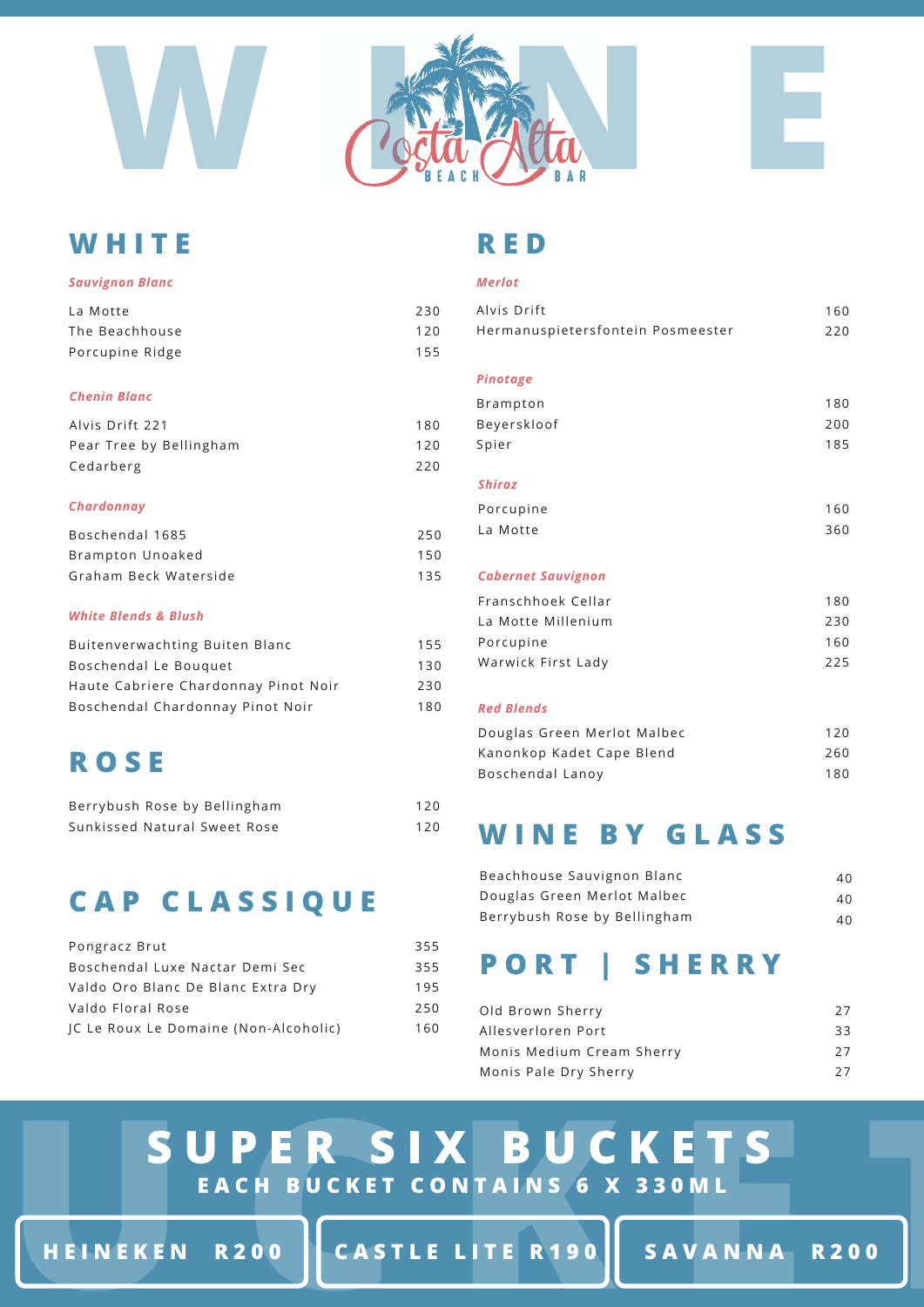

# **B E E R | C I D E R**

#### *Bottled Rum*

| Castle Lite   Double Malt | 33 |
|---------------------------|----|
| Black Label, Hansa        | 33 |
| Amstel                    | 33 |
| Heineken                  | 36 |
| Windhoek Lager   Light    | 33 |
| Windhoek Draught 440ml    | 42 |
| Stella Artois             | 36 |
| Corona                    | 45 |
| Flying Fish Lemon         | 36 |
| <b>Draught 500ml</b>      |    |
| Heineken                  | 52 |
| Stellenbrau               | 55 |
|                           |    |

#### *Ciders*

| 36 |
|----|
| 36 |
|    |

### **S O F T D R I N K S**

| Cans 330ml<br>Coke   Coke Light   Sprite   Sprite zero                      | 26       |
|-----------------------------------------------------------------------------|----------|
| Cream Soda   Fanta Orange   Stoney<br>Cans 200ml                            |          |
| Lemonade   Tonic   Pink Tonic   Dry Lemon<br><b>Water Still   Sparkling</b> | 23       |
| Still   Sparkling 500 ml<br>Still   Sparkling 1.5 lt                        | 23<br>49 |
| <b>Iced Tea</b><br>Lemon   Peach                                            | 29       |
| <b>Tizers</b><br>Apple   Red Grape                                          | 33       |
| <b>Juice</b><br>Strawberry   Orange   Tropical   Pineapple                  | 29       |

Apple | Cranberry

### **M I L K S H A K E S**

#### *Regular*

| Chocolate   Strawberry   Lime   Bubblegum |  |
|-------------------------------------------|--|
| Large                                     |  |
| Iced Cappuccino                           |  |

#### *Shakes with Shots*

| Strawberry Lips Milkshake | 55  |
|---------------------------|-----|
| Iced Frangelicino         | 55  |
| Chocolua Shake            | 55. |

### **S P I R I T S**

| Rum                                       |    |
|-------------------------------------------|----|
| Bacardi Carta Blanca                      | 25 |
| Spiced Gold                               | 25 |
| Captain Morgan                            | 25 |
| <b>Brandy   Cognac</b>                    |    |
| Klipdrift                                 | 23 |
| Klipdrift Premium                         | 29 |
| Richelieu                                 | 25 |
| Grappa                                    |    |
| Antonella Grappa                          | 46 |
| Vodka                                     |    |
| Smirnoff                                  | 22 |
| Absolut                                   | 35 |
| Skyy                                      | 29 |
| Gin                                       |    |
| Strettons Gin   Triple Berry   Wild Berry | 23 |
| Tanguery Gin                              | 30 |
| Tanguery Sevilla                          | 35 |
| Bombay Sapphire                           | 26 |
| Inverroche                                | 46 |
| Classic   Amber   Verdant   Coco orange   |    |
| Cane                                      |    |
|                                           |    |

Cape to Rio 20

# **L I Q U E U R S**

| Amarula          | 28 |
|------------------|----|
| Frangelico       | 30 |
| Kahlua           | 30 |
| Cape Velvet      | 25 |
| Limoncello       | 50 |
| Peppermint       | 23 |
| Strawberry Lips  | 23 |
| Nachtmusik       | 20 |
| Southern Comfort | 23 |
|                  |    |

### **W H I S K I E S**

39 39

| <b>Scotch</b>        |    |
|----------------------|----|
| 8B                   | 24 |
| <b>Bells</b>         | 25 |
| Johnnie Walker Red   | 33 |
| Johnnie Walker Black | 40 |
| Chivas Regal         | 36 |
| <b>Irish</b>         |    |
| Jameson              | 36 |